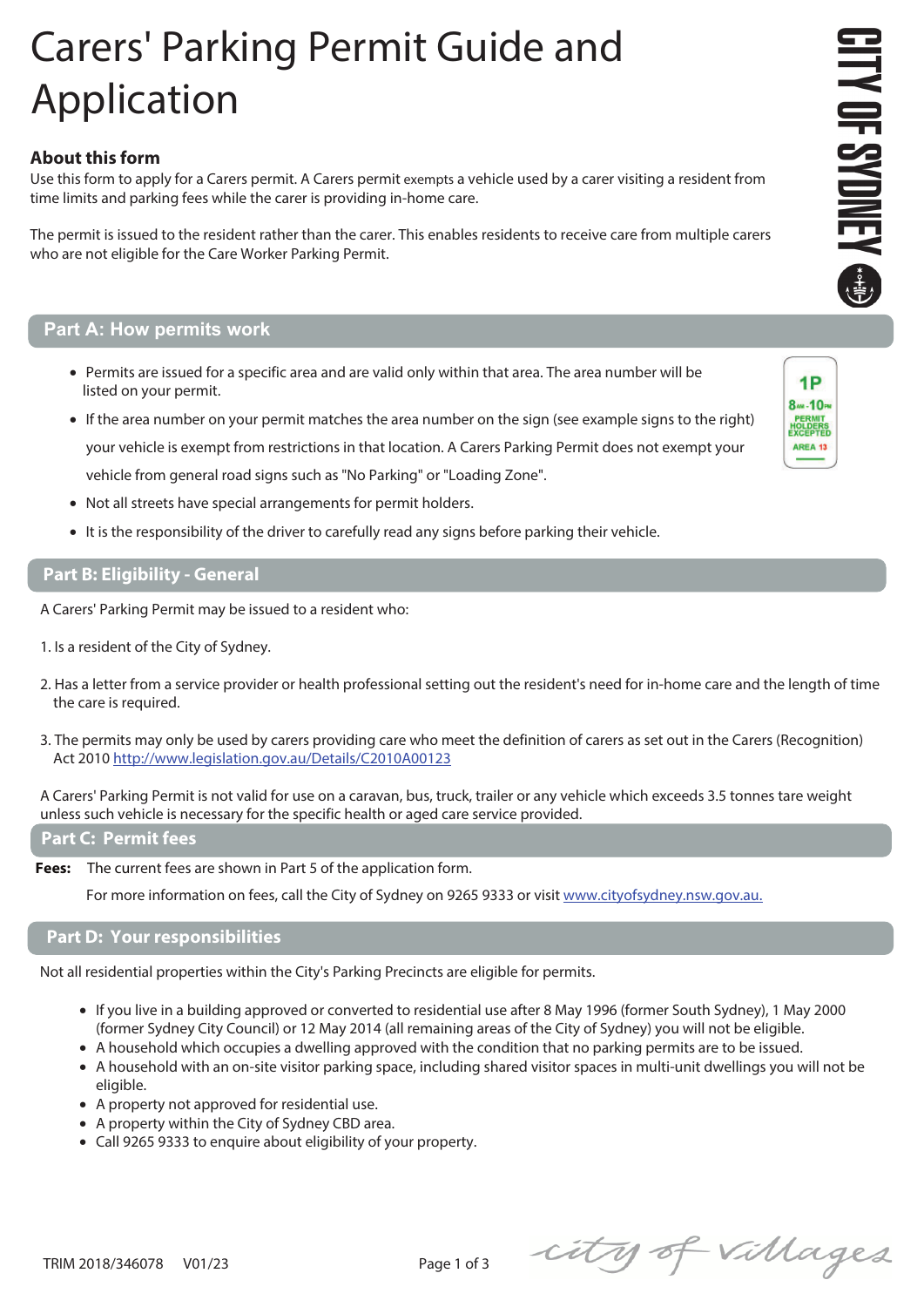### **Part D: Your responsibilities...continued**

- The person applying for the Carers Parking Permits is responsible for the permits issued to them.
- A Carers Parking Permit must only be used for the purposes of providing care to the applicant.
- When in use, the Carers Parking Permits must be displayed on the left hand side of the vehicle's front windscreen. If this is impractical, it must be displayed on another prominent window. This permit must not be used for parking unless providing care for the applicant.
- If a permit is lost, stolen or damaged, the applicant must notify the City of Sydney.
- It is the permit holder's responsibility to ensure a valid permit is displayed. While the City will endeavour to send a notice 4-6 weeks prior to the expiry of your permit; not receiving a notice is not an acceptable excuse for failing to renew your permit.

### **Part E: Privacy & Personal Information Protection Notice**

| <b>Purpose of collection:</b> | This information is being collected for the purpose of issuing parking permits and for road and traffic<br>management in the Council area.                                       |
|-------------------------------|----------------------------------------------------------------------------------------------------------------------------------------------------------------------------------|
| <b>Intended recipients:</b>   | City of Sydney employees. Any approved contractors required to provide this service.                                                                                             |
| Supply:                       | The supply of this information is voluntary. If you are unwilling to provide this information, the City of<br>Sydney may be unable to provide access to City of Sydney services. |
| <b>Access/Correction:</b>     | Please contact Customer Service on 02 9265 9333 or at council@cityofsydney.nsw.gov.au to access or<br>correct your personal information.                                         |
| <b>Storage:</b>               | The Customer Service Unit at the City of Sydney, located at 456 Kent Street, Sydney NSW 2000, is collecting<br>this information and the City of Sydney will store it securely.   |
| <b>Other uses:</b>            | The City of Sydney will use your personal information for the purpose for which it was collected and may<br>use it as is necessary for the exercise of other functions.          |

For further details on how the City of Sydney manages personal information, please refer to our Privacy Management Plan (https:// www.cityofsydney.nsw.gov.au/policies/privacy-management-plan).

#### **Part F: Lodgement Details**

You can lodge the completed application by:

#### **EMAIL**: **parking@cityofsydney.nsw.gov.au**

**WHAT NOW:** When lodging your application you must attach current copies of the required documents, including: - Proof of residency

 - A letter from a service provider or health professional setting out the resident's need for in-home care and the length of time the care is required

 Do not include payment with your application. Customer Service will assess all documentation and advise you of the total fee payable.

- **TELEPHONE:** (02) 9265 9333
- **WEBSITE: www.cityofsydney.nsw.gov.au**